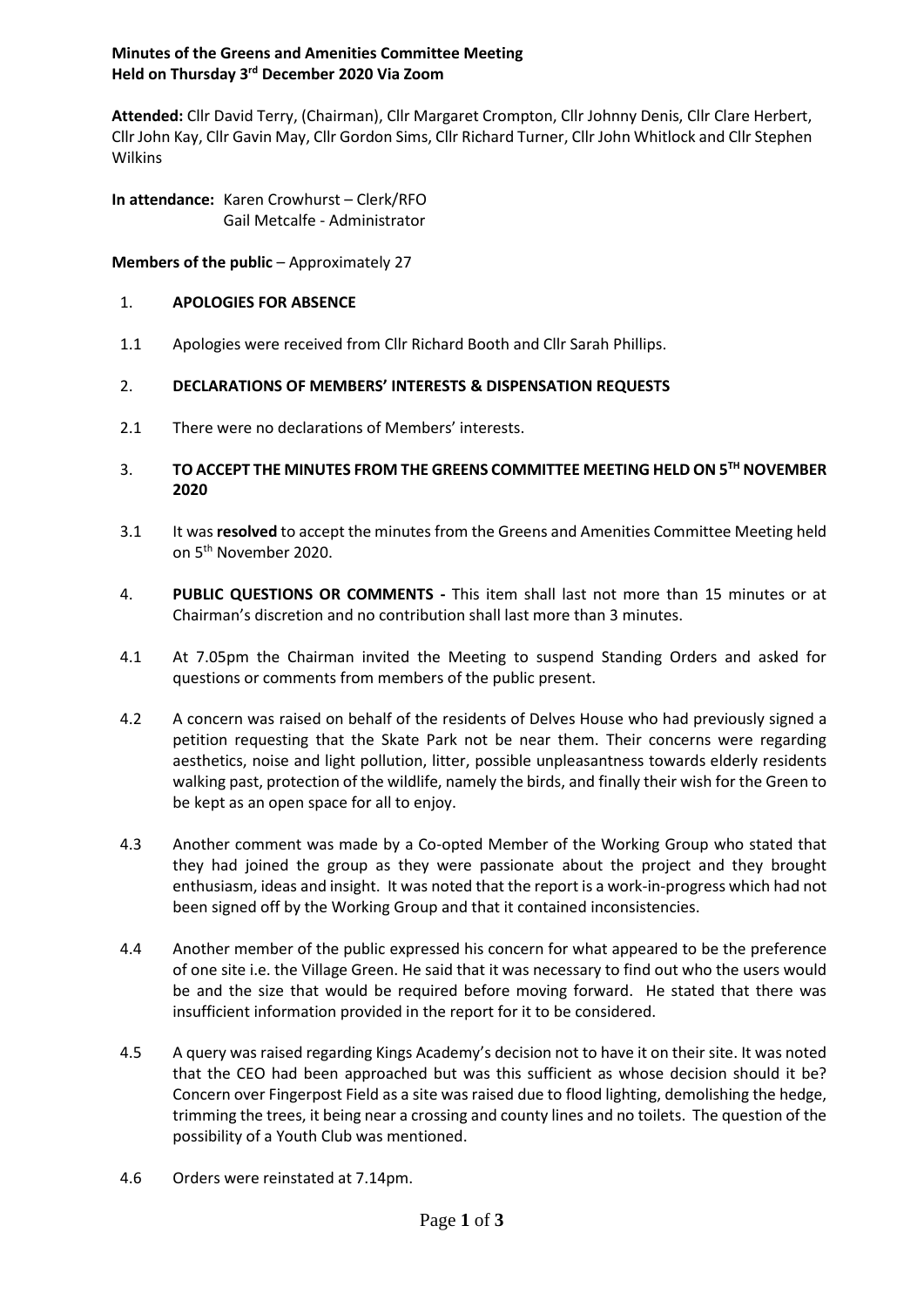- 5. **TO ACCEPT THE SKATE PARK SITE REPORT FROM THE WORKING GROUP WHICH INCLUDES WHY SITES HAVE BEEN DISCOUNTED AND THE SITES RECOMMENDED FOR CONSULTATION**  (Previously circulated)
- 5.1 The Chairman of the Working Group wished a speedy recovery to Mrs Amy Prifty and thanked the Working Group for all their hard work. He acknowledged that the site of the Skate Park was a controversial and emotive subject and as such they had been working under very difficult circumstances.
- 5.2 After hearing all of the Councillors' opinions, the Chairman took it to a named vote as follows:

| Crompton     | Yes                                              |
|--------------|--------------------------------------------------|
| Denis        | Yes                                              |
| Herbert      | Yes                                              |
| Kay          | No.                                              |
| May          | Yes                                              |
| <b>Sims</b>  | Yes                                              |
| <b>Terry</b> | Yes                                              |
| Turner       | Yes                                              |
| Whitlock     | Was not asked for a vote so is neither yes or no |
| Wilkins      | Yes                                              |

8 being in favour with 1 against and 1 not being asked - this was carried.

#### 6. **TO ACCEPT THE MEETING NOTES AND RECOMMENDATIONS TO THE GREENS AND AMENITIES COMMITTEE FROM THE SKATE PARK WORKING GROUP HELD ON 11 TH NOVEMBER 2020 RECOMMENDATIONS:**

- 6.1 a) Group to extend the Co-opted Members involvement to the Working Group to assist with consultation and installation of the Skate Park
- 6.2 This was proposed and seconded. A vote was held by a show of hands, the outcome of which was 9 for the above and 1 against.
- 6.3 b) To accept and approve the 3 sites below going forward as part of the consultation process
- 6.4 1) **Anchor Field**
- 6.5 2) **Fingerpost Field, Broyle Lane**
- 6.6 3) **Village Green**
- 6.7 After going round all of the Councillors and hearing their thoughts and with Anchor Field having been discounted, the Chairman proposed that sites 2) and 3) above be accepted and approved as part of the consultation process adding a third option of no Skate Park. This was seconded and taken to a named vote as follows:

| Crompton | Yes                                                                             |
|----------|---------------------------------------------------------------------------------|
| Denis    | No.                                                                             |
| Herbert  | Yes                                                                             |
| Kay      | Yes                                                                             |
| May      | No.                                                                             |
| Sims     | No                                                                              |
| Turner   | Yes                                                                             |
| Whitlock | No.                                                                             |
| Wilkins  | Yes                                                                             |
|          | The vote being 5 for and 4 against this was carried. The Chairman did not vote. |